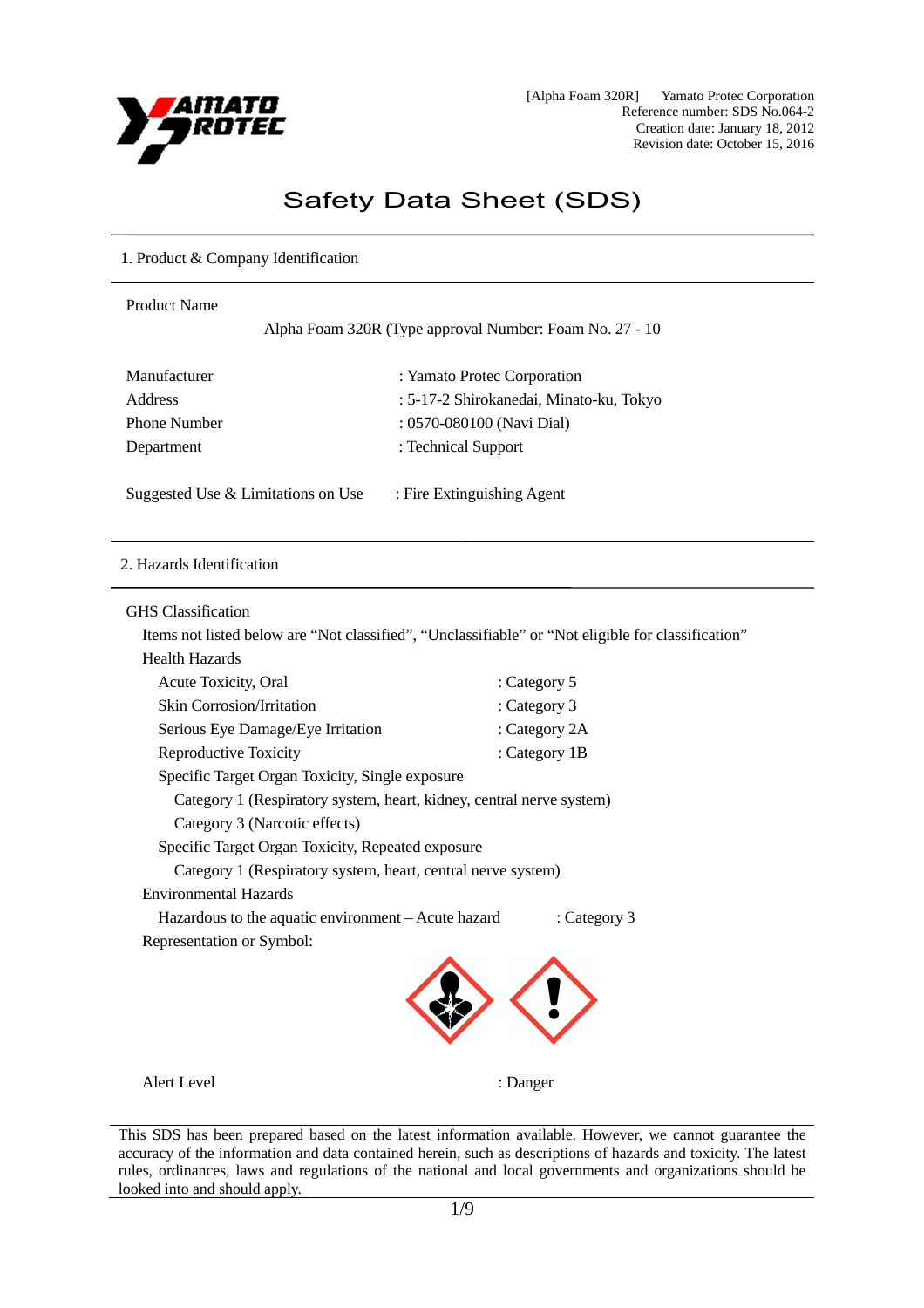

Health hazard ststements May be harmful if swallowed Causes mild skin irritation Causes serious eye irritation May damage fertility or the unborn child May cause drowsiness or dizziness Causes damage to Respiratory system, heart, kidney, central nerve system Causes damage to Respiratory system, heart, central nerve system through prolonged or repeated exposure. Harmful to aquatic life Precautionary statement Safety Precautions Do not handle until all safety precautions have been read and understood. Do not breathe dust/fume/gas/mist/vapors/spray. Do not eat, drink or smoke when using this product. Wash hands thoroughly after handling. Avoid release to the environment. Wear protective gloves/protective clothing/eye protection/face protection. Wear respiratory protection. First Aid Measures IF SWALLOWED Get medical advice/attention if you feel unwell. IF ON SKIN If skin irritation occurs: Get medical advice/attention. IF IN EYES Rinse cautiously with water for several minutes. Remove contact lenses, if present and easy to do. Continue rinsing. If eye irritation persists: Get medical advice/ attention. If exposed or concerned Get medical advice/attention. IN INHALED Remove person to fresh air and keep confortable for breathing. Storage Avoid high humidity, keep the product within the operating temperature range, and if possible, under lock indoors. Disposal The contents and the container should be disposed of by waste disposal contractors licensed by the Governor.

This SDS has been prepared based on the latest information available. However, we cannot guarantee the accuracy of the information and data contained herein, such as descriptions of hazards and toxicity. The latest rules, ordinances, laws and regulations of the national and local governments and organizations should be looked into and should apply.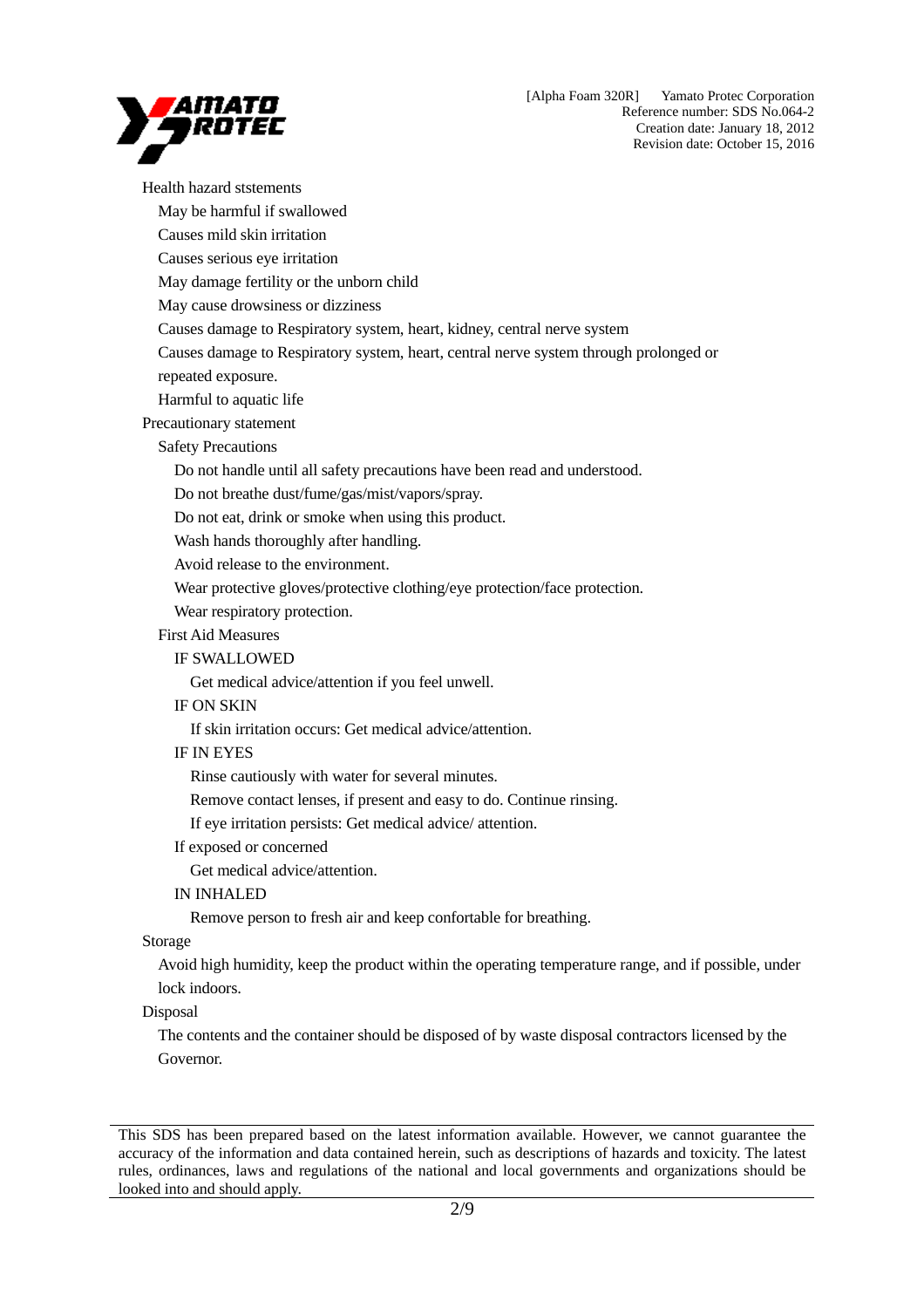

# 3. Composition/Information on Ingredients

Single Component or Mixture : Mixture

Chemical Name or Common Name : Fire extinguishing foam

(Aqueous film-forming fire extinguishing foam)

| Chemical Name<br>or Common Name      | CAS Number     | <b>Official Gazette</b><br>Reference Code | Concentration or<br><b>Concentration Range</b> |
|--------------------------------------|----------------|-------------------------------------------|------------------------------------------------|
| Diethylene glycol<br>monobutyl ether | 112-34-5       | $(2) - 422$                               | 10 to 20%                                      |
| Ethylene glycol                      | $107 - 21 - 1$ | $(2) - 230$                               | 5 to 15%                                       |
| Fluorochemical surfactant            | Available      | Available                                 | 1 to 5%                                        |
| Hydrocarbon surfactant               | Available      | Available                                 | 10 to 20%                                      |

# 4. First Aid Measures

### IF SWALLOWED

Call a POISON CENTER/ doctor if you feel unwell.

#### IF ON SKIN

If skin irritation occurs: Get medical advice/attention.

#### IF IN EYES

Rinse cautiously with water for several minutes.

Remove contact lenses, if present and easy to do. Continue rinsing.

If eye irritation persists: Get medical advice/ attention.

# If exposed or concerned

Get medical advice/attention.

#### IN INHALED

Remove person to fresh air and keep confortable for breathing.

# 5. Fire Fighting Measures

| Fire Extinguishing Agent                | : Not applicable due to non-combustibility |
|-----------------------------------------|--------------------------------------------|
| Fire Extinguishing Agent Not To Be Used | : Not applicable                           |
| Special Hazards                         | : No data available                        |
| Special Fire Fighting Procedures        | : Not applicable                           |
| Protection of Fire Fighters             | : Not applicable                           |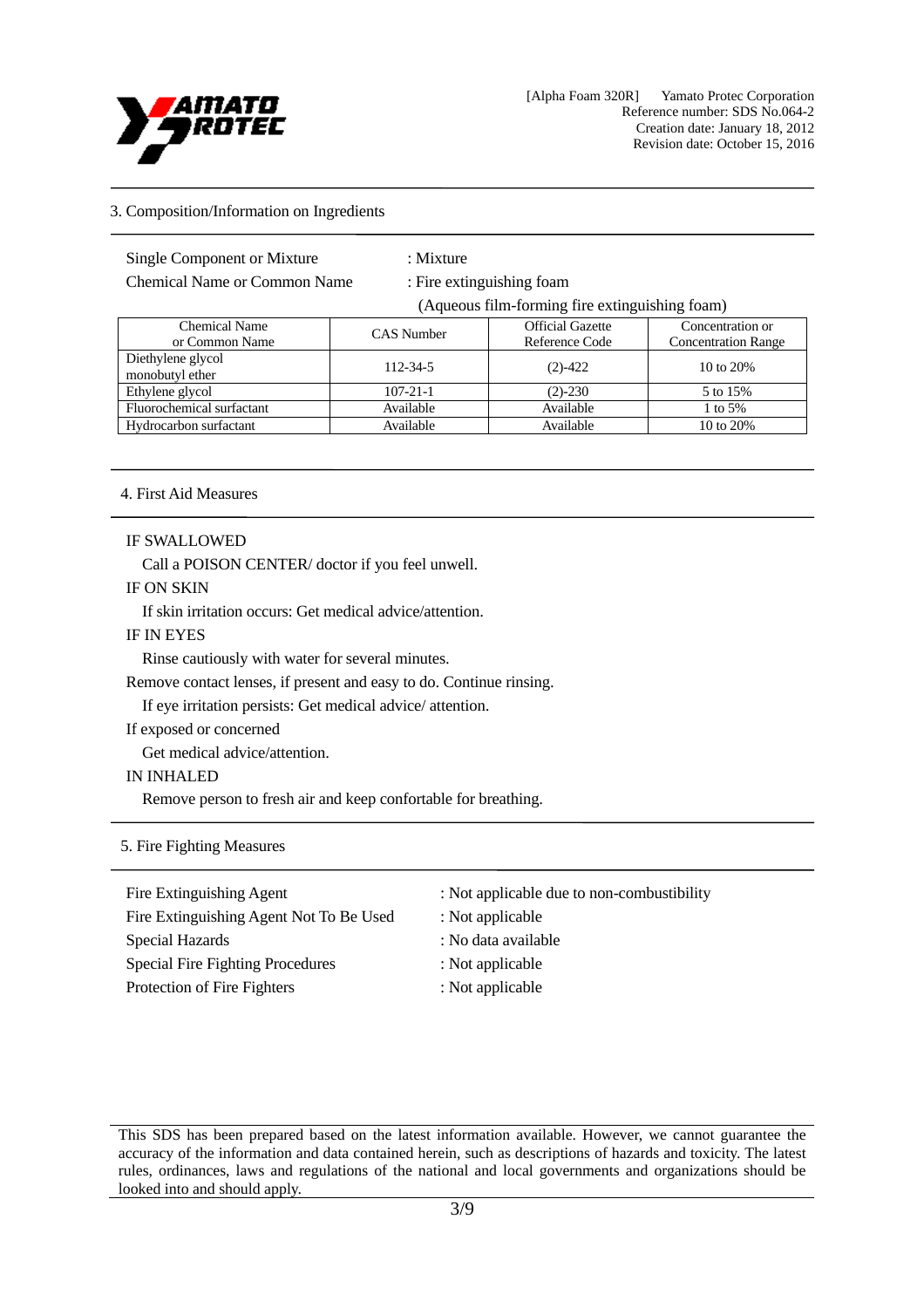

# 6. Leakage Measures

Personal Precautions, Protective Equipment and Emergency Measures Immediately isolate the appropriate distances in all directions as leakage area. Prohibit unauthorized persons from entering the area. The workers should wear suitable protective equipment (See "8. Exposure Prevention and Protection Measures") and avoid eye or skin contact and inhalation. Do not touch any damaged container or leaked material without wearing suitable protective clothing. When a fire does not occur during leakage, wear hermetic and impermeable protective clothing. Stay in the wind. Leave depression. Ventilate sealed places. Environmental Precautions Be careful not to affect the environment by discharging into rivers and others. Dispose of the collection as industrial waste. Collection, neutralization, containment, and cleanup procedures and equipment In the case of a small quantity, immediately sweep it with sand or sawdust, or scoop it into a sealable container. In the case of massive spill, enclose it in embankment to prevent outflow and guide it into a safe place before disposal. Prevention of Secondary hazards Collect leaked material immediately. Prohibit unauthorized persons from entering the area around the leaked place. In the case of inflow into rivers or public waterways, report to the person in charge of pollution in the local government immediately.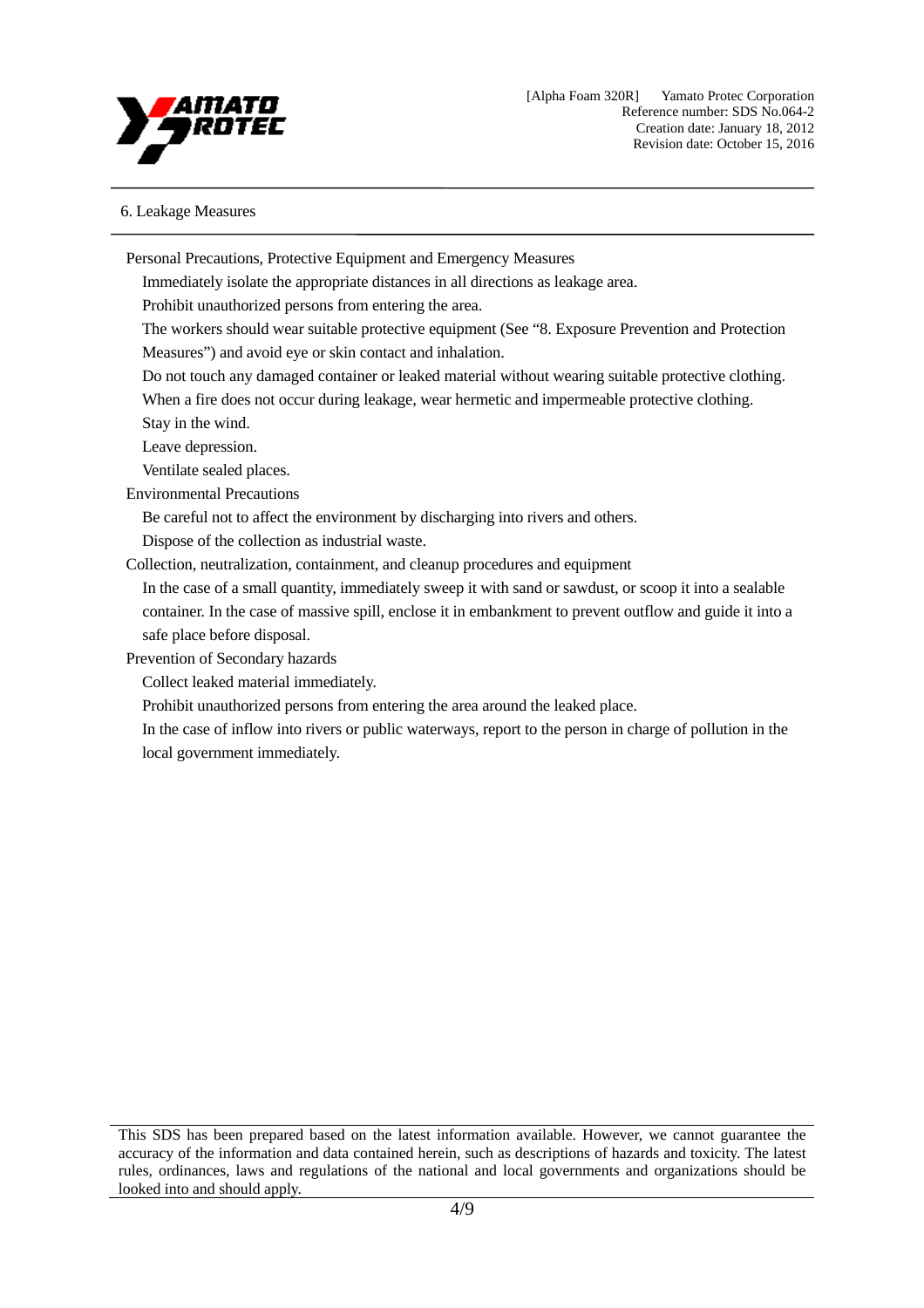

#### 7. Handling and Storage Instructions

| Handling                              |                                                                 |
|---------------------------------------|-----------------------------------------------------------------|
| <b>Technical Measures</b>             | : Implement measures stated in "8. Exposure Prevention and      |
|                                       | Protection Measures" and wear suitable protective equipment     |
|                                       | such as protective glasses and gloves.                          |
| Local Exhaust and Whole Ventilation   | : Implement local exhaust and whole ventilation stated in "8.   |
|                                       | <b>Exposure Prevention and Protection Measures."</b>            |
| Safe Handling Instructions            | : Use only outdoors or in a well-ventilated area.               |
|                                       | Avoid contact, inhalation or swallowing.                        |
|                                       | Wash hands thoroughly after handling.                           |
| Storage                               |                                                                 |
| <b>Storage Conditions</b>             | : Avoid high humidity, keep the product within the operating    |
|                                       | temperature range, and if possible, under lock indoors.         |
| <b>Container and Packing Material</b> | : Product container or appropriate fire extinguishing equipment |
|                                       |                                                                 |

#### 8. Exposure Prevention and Protection Measures

| <b>Equipment Measures</b>               | : Perform exhaust ventilation to keep the atmospheric<br>concentration within exposure limits. |
|-----------------------------------------|------------------------------------------------------------------------------------------------|
|                                         | Install eye washer and safety shower in the workplace to store<br>and handle this product.     |
| <b>Control Concentration</b>            | : Not specified.                                                                               |
| Allowable Concentration                 | : Ethylene glycol                                                                              |
|                                         | STEL C $100$ mg/m <sup>3</sup> , Upper limit (ACGIH)                                           |
|                                         | Diethylene glycol monobutyl ether                                                              |
|                                         | Time weighted average 7ppm (Proposed value)                                                    |
|                                         | (Inhalational mist and vapor)                                                                  |
| <b>Equipment Measures</b>               | : Local exhaust, eye washer, safety shower                                                     |
| Protective Equipment                    |                                                                                                |
| <b>Respiratory Protective Equipment</b> | : Wear suitable respiratory protective equipment.                                              |
| <b>Hand Protection</b>                  | : Wear suitable protective gloves.                                                             |
| <b>Eye Protection</b>                   | : Wear suitable protective glasses.                                                            |
| Skin and Body Protection                | : Wear suitable protective clothing and masks.                                                 |

This SDS has been prepared based on the latest information available. However, we cannot guarantee the accuracy of the information and data contained herein, such as descriptions of hazards and toxicity. The latest rules, ordinances, laws and regulations of the national and local governments and organizations should be looked into and should apply.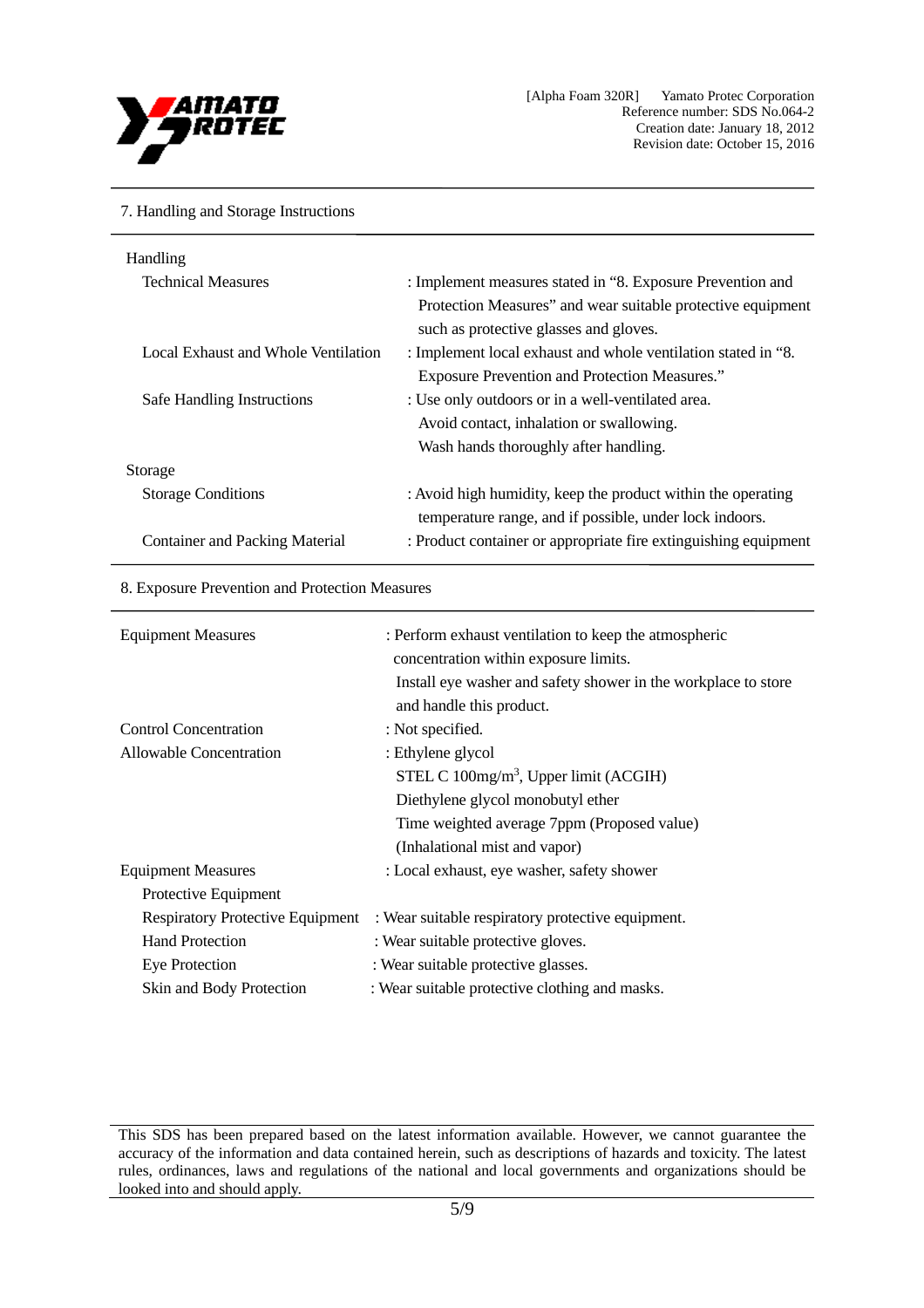

9. Physical and Chemical Properties

| Physical State, Form, Color                            | : Yellow transparent liquid |
|--------------------------------------------------------|-----------------------------|
| Odor                                                   | : Unique odor               |
| pH                                                     | : 7.75 $(20 °C)$            |
| Melting Point, Freezing Point                          | : No data available         |
| Boiling Point, Initial Boiling Point and Boiling Range | : No data available         |
| <b>Flash Point</b>                                     | : None                      |
| <b>Explosion Limits</b>                                | : No data available         |
| Vapor Pressure                                         | : No data available         |
| Vapor Density ( $air = 1$ )                            | : No data available         |
| Specific Gravity (relative density)                    | : $1.05(20 °C)$             |
| Solubility                                             | : Easily soluble in water   |
| <b>Octanol-Water Partition Coefficient</b>             | : Not applicable            |
| <b>Autoignition Temperature</b>                        | : No data available         |
| <b>Decomposition Temperature</b>                       | : No data available         |
| <b>Odor Threshold</b>                                  | : No data available         |
| <b>Evaporation Rate</b>                                | : No data available         |
| Flammability (solid, gas)                              | : Not applicable            |
| <b>Viscosity</b>                                       | : 4.8 cSt (20 $^{\circ}$ C) |

10. Stability and Reactivity

| Stability                               | : Stable under normal handling conditions                                          |
|-----------------------------------------|------------------------------------------------------------------------------------|
| Reactivity                              | : No data available                                                                |
| <b>Hazardous Reactivity</b>             | : No hazardous reactivity under normal handling conditions                         |
| Conditions to Avoid                     | : No data available                                                                |
| Incompatible Hazardous Materials        | : No data available                                                                |
| <b>Hazardous Decomposition Products</b> | : HF (hydrogen fluoride), F2 (fluorine gas) and fluorocarbons<br>can be generated. |

This SDS has been prepared based on the latest information available. However, we cannot guarantee the accuracy of the information and data contained herein, such as descriptions of hazards and toxicity. The latest rules, ordinances, laws and regulations of the national and local governments and organizations should be looked into and should apply.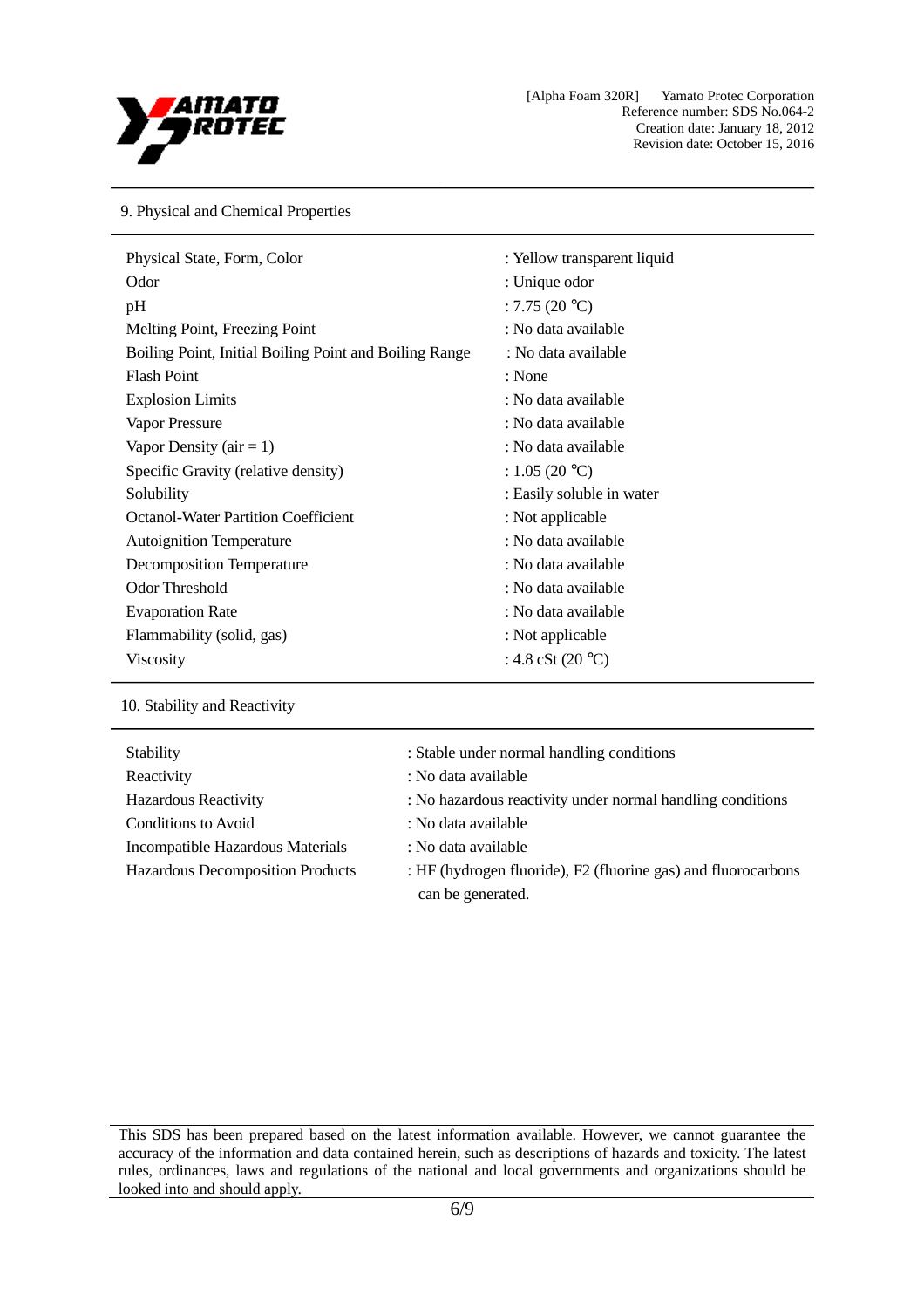

## 11. Toxicological Information

| <b>Acute Toxicity</b>                                                | : Category 5 (Oral) |
|----------------------------------------------------------------------|---------------------|
| <b>Skin Corrosion/Irritation</b>                                     | : Category $3$      |
| Serious Eye Damage/Eye Irritation                                    | : Category 2A       |
| <b>Respiratory or Skin Sensitization</b>                             | : No data available |
| Germ-Cell Mutagenicity                                               | : No data available |
| Carcinogenicity                                                      | : Not classified    |
| Reproductive Toxicity                                                | : Category 1B       |
| Specific Target Organ Toxicity (Single exposure):                    |                     |
| Category 1 (Respiratory system, heart, kidney, central nerve system) |                     |
| Category 3 (Narcotic effects)                                        |                     |
| Specific Target Organ Toxicity (Repeated exposure):                  |                     |
| Category 1 (Respiratory system, heart, central nerve system)         |                     |
| <b>Aspiration Hazard</b>                                             | : No data available |

# 12. Environmental Impact Information

| Hazardous to the aquatic environment – Acute hazard     | : Category 3                     |
|---------------------------------------------------------|----------------------------------|
|                                                         |                                  |
| Hazardous to the aquatic environment – Long term hazard | : Not classified                 |
| Ecotoxicity                                             | : No data available              |
| Persistence and Decomposability                         | : No data available              |
| <b>Bioaccumulation</b>                                  | : No data available              |
| Migration in soil                                       | : No data available              |
| <b>Others</b>                                           |                                  |
| <b>Other Environmental Toxicity:</b>                    |                                  |
| BOD: $12.0 \times 10^3$ mg/L (3% water solution)        | Measurement method JIS K 0102 21 |
| COD: $3.4 \times 10^3$ mg/L (3% water solution)         | Measurement method JIS K 0102 21 |
|                                                         |                                  |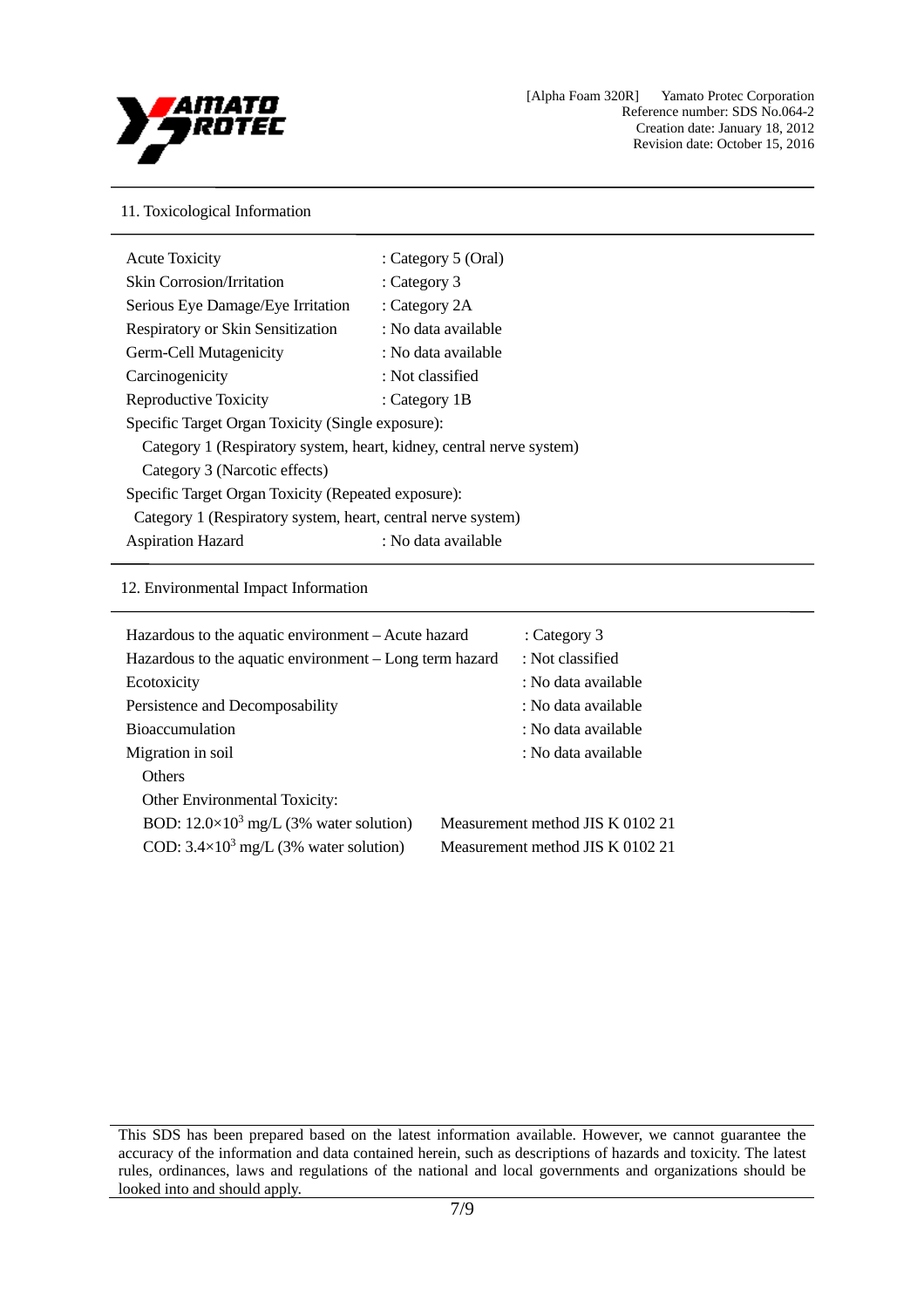

# 13. Disposal Considerations

#### Residual Waste

Disposal should be in accordance with applicable laws and local regulations. The substance should be disposed of by waste disposal contractors licensed by the Governor or by local public entities if appropriate. Waste disposal contractor, if used, should be well informed of potential hazards and toxicity from the waste.

### Contaminated Containers and Packages

Containers should be properly disposed of in accordance with applicable laws and local regulations. If containers are disposed of, their contents should be completely removed.

#### 14. Transport Considerations

| <b>United Nations Number</b>               | : Not applicable                                   |
|--------------------------------------------|----------------------------------------------------|
| <b>Product Name</b>                        | : Not applicable                                   |
| United Nations Classification              | : Not applicable                                   |
| <b>Container Class</b>                     | : Not applicable                                   |
| <b>Marine Pollution Materials</b>          | : Not applicable                                   |
| <b>National Regulations:</b>               |                                                    |
| Land Regulatory Information                | Follow the provisions of the Fire Service Act      |
| <b>Aeronautical Regulatory Information</b> | Follow the provisions of the Civil Aeronautics Act |
| Maritime Regulatory Information            | Follow the provisions of the Ship Safety Act       |
|                                            |                                                    |